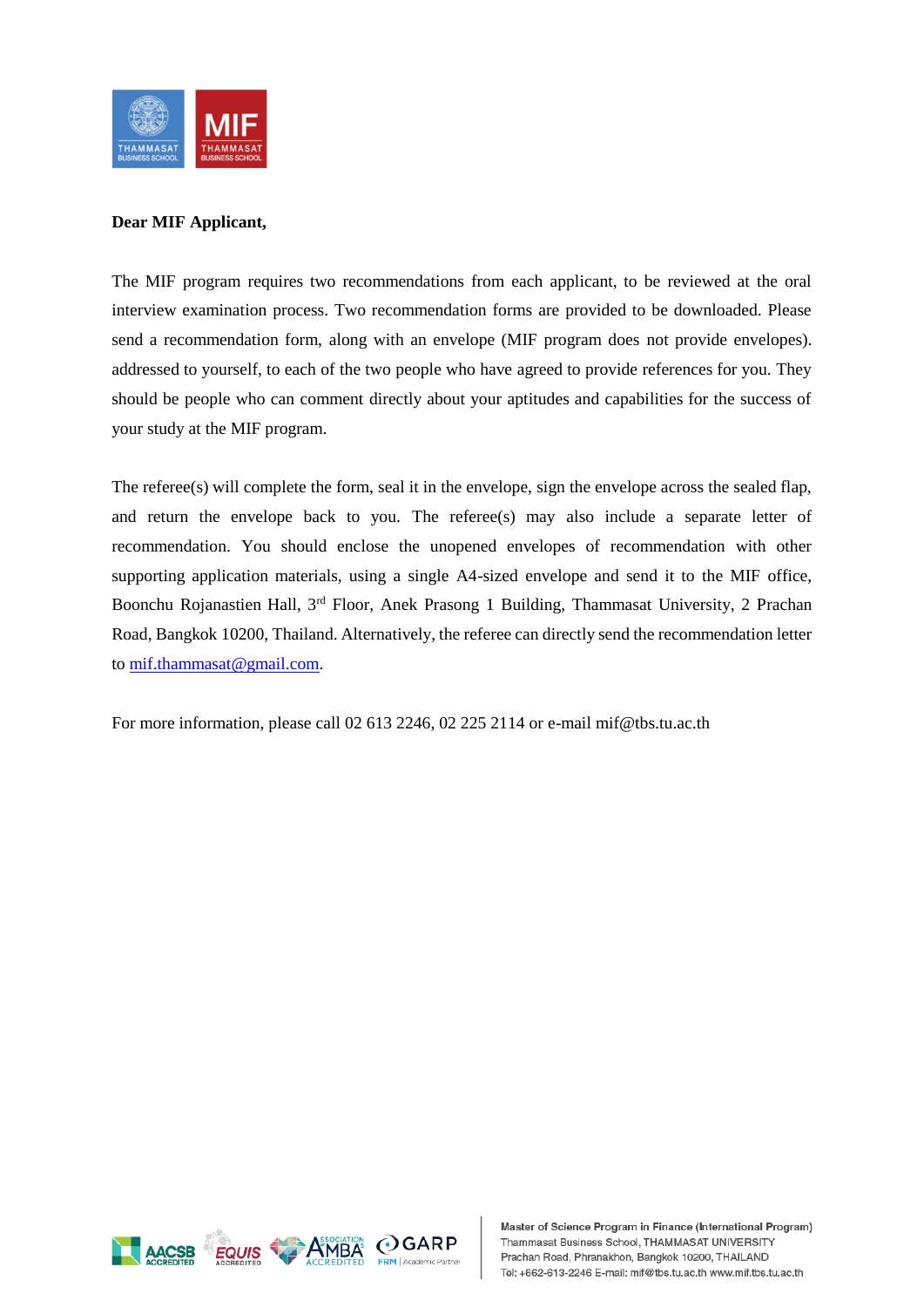

## **CONFIDENTIAL LETTER OF RECOMMENDATION**

*To the Applicant: Please fill in the information required.*

| <b>Applicant's ID</b>   | $08-0$ |
|-------------------------|--------|
| <b>Applicant's Name</b> |        |
| E-mail                  |        |
| Tel. no.                |        |
| <b>Current Address</b>  |        |
|                         |        |

## *To the referee:*

The person whose name appears above is applying for admissions to the Master of Science Program in Finance International Program (MIF), Thammasat Business School, Thammasat University and has requested that your recommendation be included in the evaluation and selection process. Your assistance by providing response to these questions will be very helpful. Please return this recommendation form to the applicant in a sealed envelope with your signature across the sealed envelope flap or directly send the recommendation letter to e-mai[l mif.thammasat@gmail.com.](mailto:mif.thammasat@gmail.com)

1. How long have you known the applicant and in what relationship?

2. What do you consider to be the applicant's most outstanding characteristics or talents?

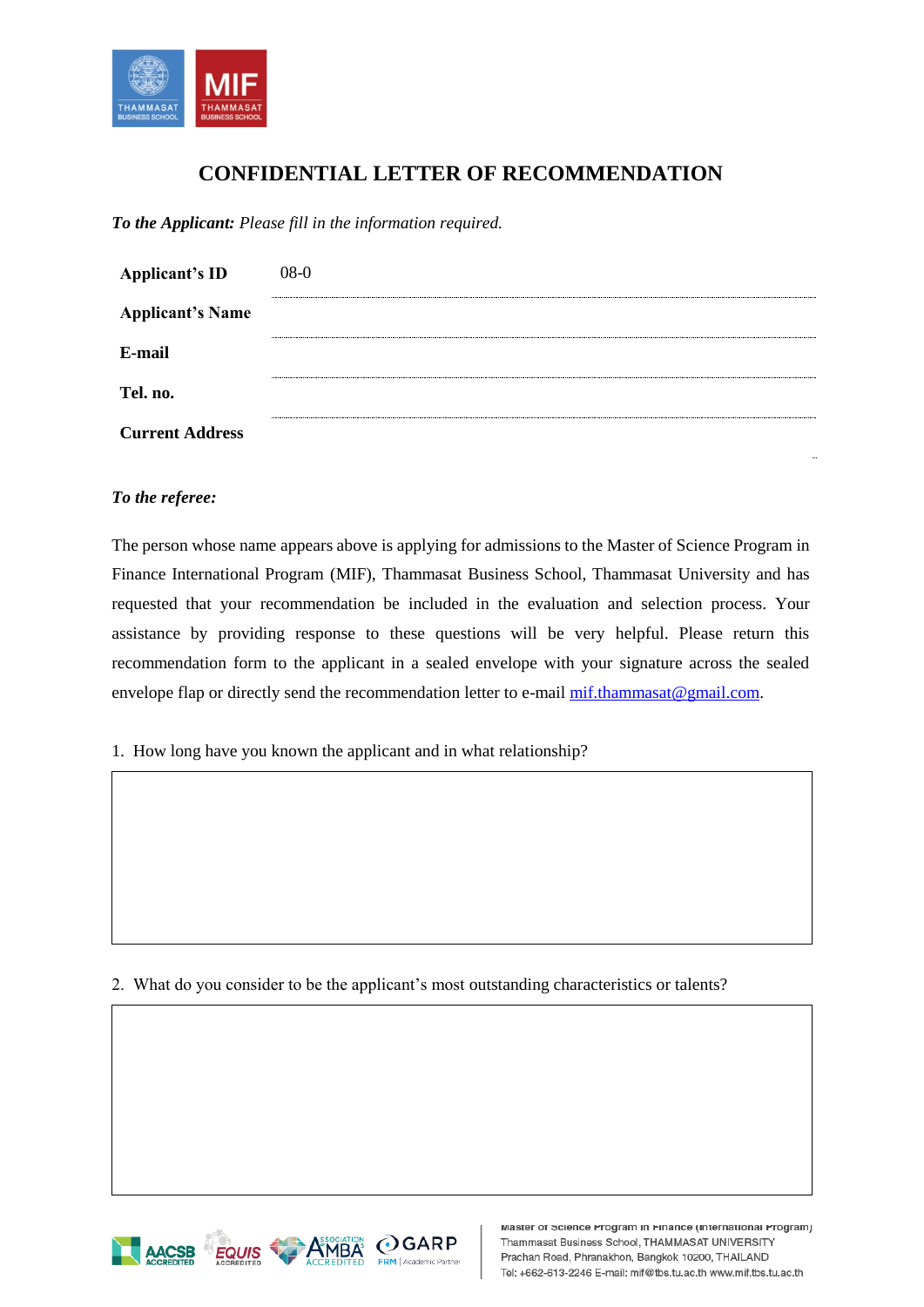

3. What characteristics do you consider to be the applicant's liabilities or weaknesses?

4. Please rate the applicant on the scale below. Please mark  $\checkmark$  in the space provided.

|                             | <b>Below</b><br>Average | Average | Above<br>Average | Excellent | Truly<br>Exceptional | Inadequate<br>Opportunity<br>to Observe |
|-----------------------------|-------------------------|---------|------------------|-----------|----------------------|-----------------------------------------|
| <b>Intellectual Ability</b> |                         |         |                  |           |                      |                                         |
| <b>Analytical Ability</b>   |                         |         |                  |           |                      |                                         |
| Maturity                    |                         |         |                  |           |                      |                                         |
| Oral Skills (in English)    |                         |         |                  |           |                      |                                         |
| Written Skills (in English) |                         |         |                  |           |                      |                                         |
| Self-confidence             |                         |         |                  |           |                      |                                         |
| <b>Interpersonal Skills</b> |                         |         |                  |           |                      |                                         |
| Leadership Ability          |                         |         |                  |           |                      |                                         |
| Creativity                  |                         |         |                  |           |                      |                                         |
| Managerial Potential        |                         |         |                  |           |                      |                                         |
| <b>Professional Ethics</b>  |                         |         |                  |           |                      |                                         |

5. Please provide any additional information that will be helpful in assessing the applicant's capacity for graduate study at the MIF Program, and potential for professional and career advancement.



Master of Science Program in Finance (International Program) Thammasat Business School, THAMMASAT UNIVERSITY Prachan Road, Phranakhon, Bangkok 10200, THAILAND Tel: +662-613-2246 E-mail: mif@tbs.tu.ac.th www.mif.tbs.tu.ac.th